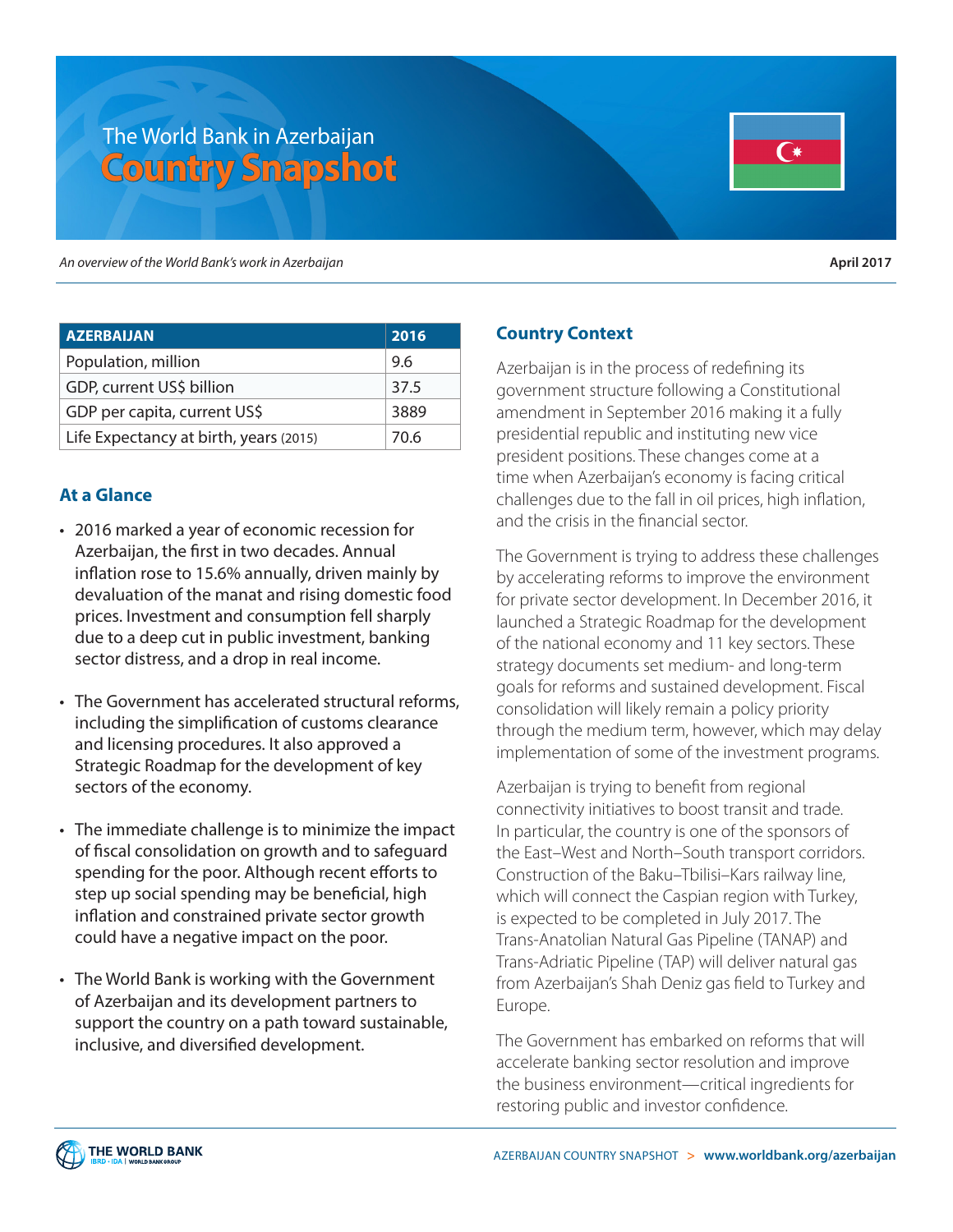#### **The World Bank and Azerbaijan**

The Country Partnership Framework 2015–20 (CPF) for Azerbaijan was endorsed by the Board of Directors on July 21, 2015. It is a joint strategy of the World Bank Group (WBG) aiming to support Azerbaijan on its path toward sustainable, inclusive, and private sector–led growth.

The CPF is underpinned by the Systematic Country Diagnostic (SCD) for Azerbaijan, the WBG's comprehensive analysis of the country's economic conditions, challenges, and constraints in the short and longer term. The Bank program in Azerbaijan is helping to address a selected set of those constraints. It is also well aligned with Azerbaijan's own development priorities and the Bank's global twin goals of reducing poverty and boosting shared prosperity.

The program has two main focus areas: public sector management and service delivery and economic competitiveness. The Bank is also supporting the country to strengthen public resource management, facilitate public service delivery, improve the quality of environmental assets, improve selected infrastructure networks, increase the country's financial inclusion, reduce the regulatory burden on the private sector, and bolster economic activities in rural areas.

### **Key Engagement**

Azerbaijan's agriculture sector faces weaknesses in the legal and regulatory systems and infrastructure provision and must also contend with the low availability of credit. Increasing domestic demand for agricultural products would provide significant opportunities for the private sector, including by shifting production from subsistence crops to highvalue products with a competitive advantage.

Growth in agricultural exports and value-added processing and import substitution through investments in agriculture would contribute to stimulating the rural economy. Access to market opportunities, however, requires the significant modernization of the sector, which needs to produce higher value-added and safe products in order to

#### WORLD BANK PORTFOLIO

No. of Projects: 10 Lending: \$2,526.2 Million IBRD: \$2,349.4 Million IDA: \$176.8 Million

meet demanding markets. The current lack of improved seed varieties and more productive livestock breeds, combined with outdated processing technologies, limits product quality and, in turn, restricts the ability of agri-food processors to access potentially lucrative markets.

Cooperation between producers and agrifood processors is not sufficiently developed or systematically implemented, and this further restricts the development of efficient agri-food production value chains.

To address these challenges, the Bank's engagement in the agriculture sector, most prominently within the Agricultural Competitiveness Improvement Project, helps facilitate the access of agricultural producers to markets by strengthening sanitary and phytosanitary services, enhancing selected value chains, and providing financial services to agribusiness enterprises.

Activities of the animal disease control program are well under way, including training on vaccination, brucellosis sero-monitoring, and the procurement of serosurvey equipment and modern vaccines. The brucellosis vaccination program covered the entire sheep and goat population in the country.

Innovative and technological agricultural and food producers are benefiting from the credit line program through select participating banks. The project is also providing technical assistance for establishing an animal identification system, phytosanitary and seed lab upgrading, and pest risk analysis.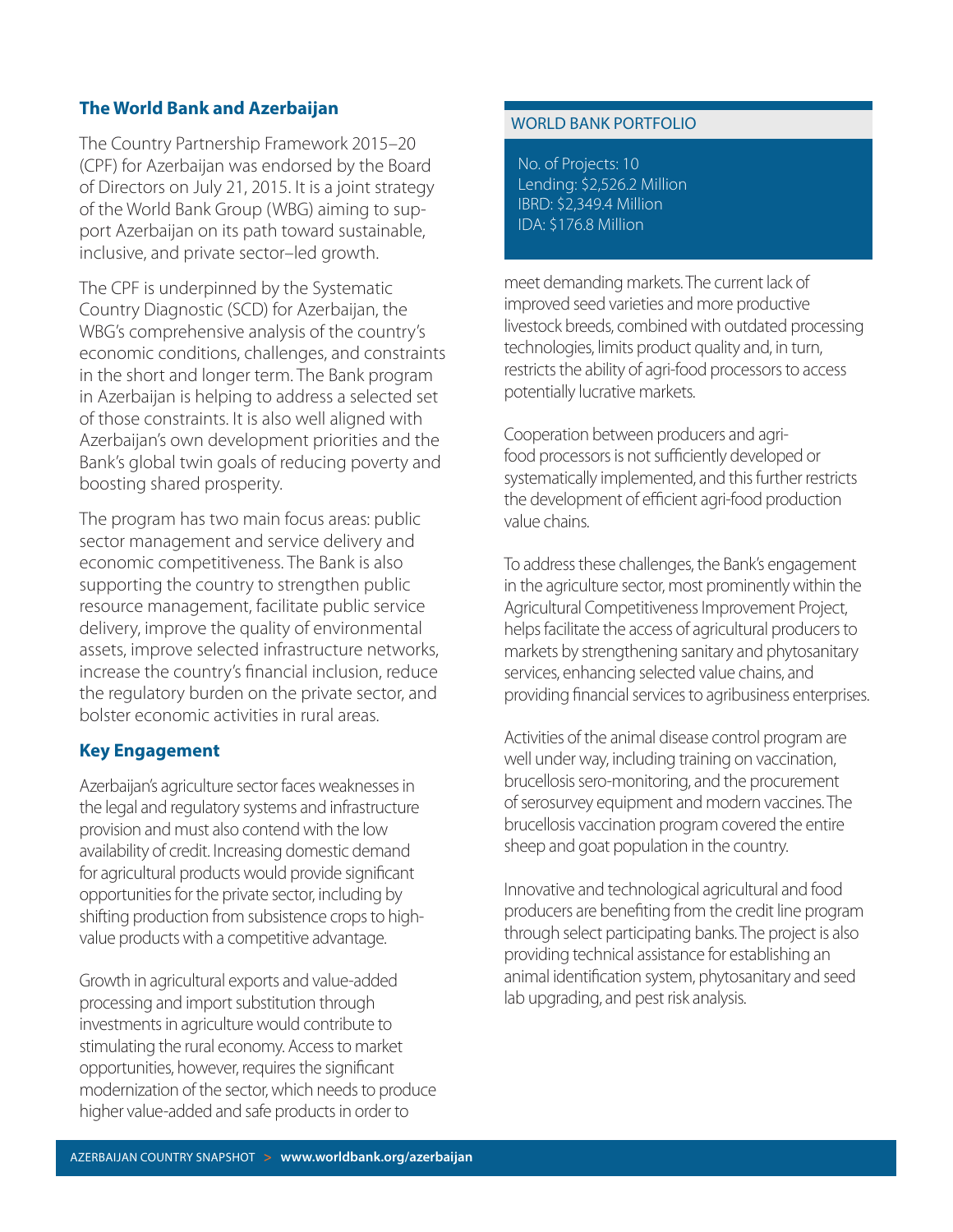#### **Recent Economic Developments**

The Azerbaijani economy contracted by 3.8% in 2016, driven by a fall of 5.4% in non-oil sector output. Oil GDP showed no growth in 2016.

Driven by a 40% fall in oil exports, Azerbaijan's external accounts deteriorated from a near balanced position in 2015 to a deficit of 4.8% of GDP by September 2016. Annual inflation rose to 15.6% in 2016, driven mainly by the passthrough from the manat depreciation and a rise in domestic food prices.

To curb the price pressures, the Central Bank tightened monetary policy significantly, raising the policy rate by 12 percentage points from February to September 2016, and expanded deposit auction operations to absorb manat liquidity. However, inflationary pressures remain strong, reflecting a large increase in the prices of electricity and natural gas in January 2017.

The consolidated fiscal balance recorded a surplus of 0.3% of GDP in 2016 compared with a deficit of 6.2% in 2015, as lower oil revenues and increases in wages, pensions, and targeted social assistance were offset by cuts in public investment and significantly lower-than-planned spending by the Oil Fund. This fiscal outturn was supported by increased customs revenue (as a result of customs reform) and the manat depreciation, which raised prices of manat-based imports.

Public confidence in the financial system remains weak. Total bank deposits fell by 23% in 2016, while credit to the private sector contracted by 24%. The Government also accelerated structural reforms, including the simplification of customs clearance and licensing to support private sector growth. In December 2016, the Government launched a "Strategic Roadmap for the National Economy and Main Economic Sectors" that outlined the medium- and long-term goals for the development of the economy and 11 key sectors.

#### **Economic Outlook**

Azerbaijan's economy is likely to experience another year of negative growth in 2017 despite the anticipated recovery of oil prices, as oil production is not expected to increase and the non-oil sector continues to be affected by the Government's spending cuts and the banking sector distress. However, output is projected to expand from 2018 onward, supported by the acceleration of oil GDP as the Shah Deniz gas field begins production.

Non-oil sector growth will remain weak, as the Government is set to keep a tight stance on both fiscal and monetary policies to safeguard macroeconomic stability, and the banking sector slowly regains strength to support the private sector. Inflation will abate due to limited liquidity on the market and will hover at about 5% a year. Meanwhile, there will be a notable improvement in the consolidated fiscal position over 2017–19 as a result of envisioned spending consolidation.

Current conditions do not appear conducive to significant poverty reduction. Although recent efforts to step up social spending should help alleviate poverty, constrained private sector growth could have a negative impact on the poor.

Risks to growth and poverty reduction remain high. The immediate challenge for the Government is to minimize the impact of the planned fiscal consolidation on growth and safeguard spending to protect the poor.

Another challenge going forward is to restore public and investor confidence, which requires bold reforms that accelerate banking sector resolution and improve the business environment—and the Government's transparency and effectiveness in communicating these policies.